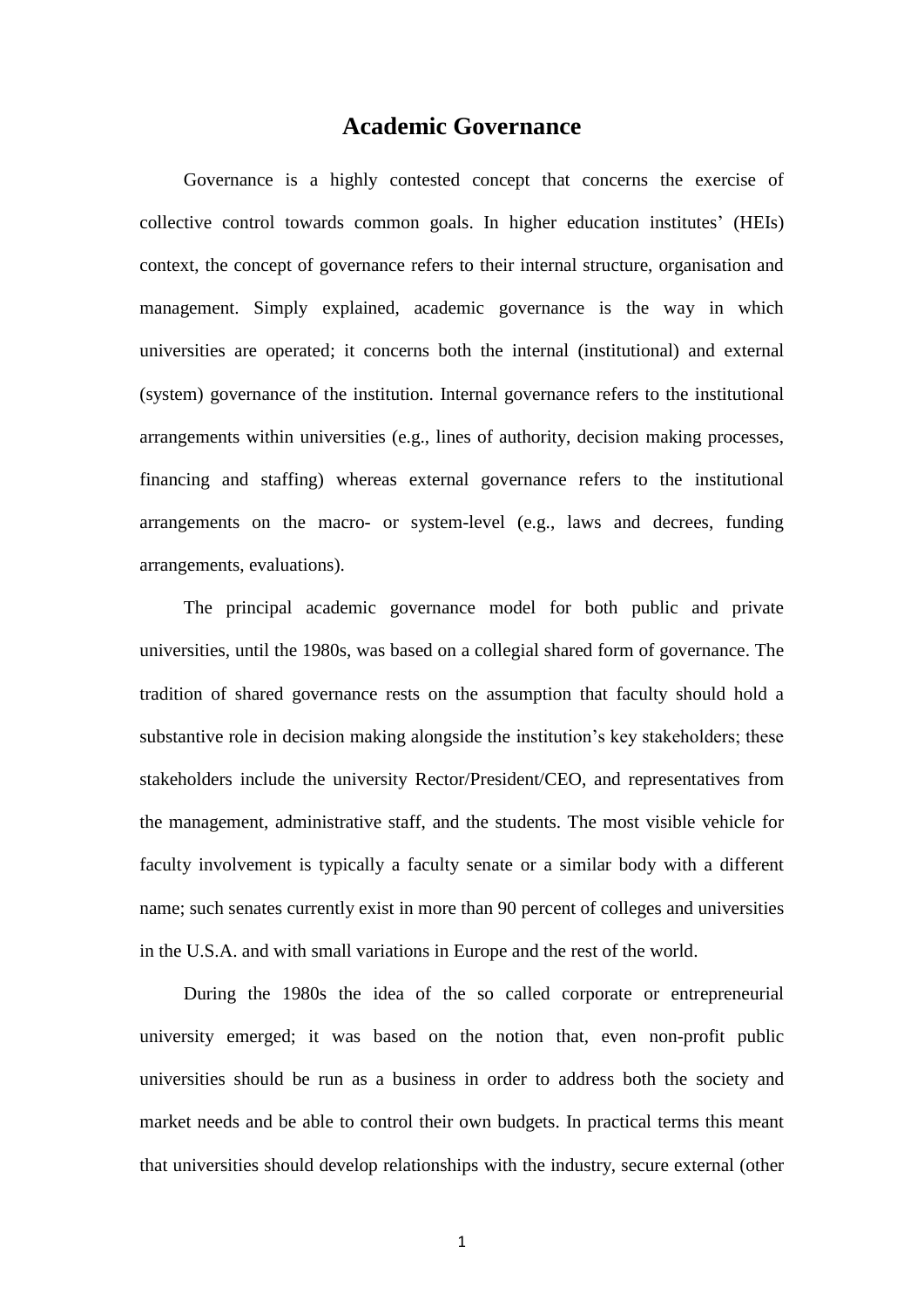than government) funding, and be able to at least break even in terms of managing their finance. Today, both models co-exist in a delicate balance: the traditional model advocates for free public higher education (HE) for anyone at any cost, whereas the new model argues for a market-driven performance-led university for those who can afford it. This entry is about the existing models of academic governance, their structure, key issues, and the current and future perspectives.

# **Five Key areas in academic governance**

It can be argued nowadays that the governance of HEIs faces some unique and difficult challenges. During most of the  $20<sup>th</sup>$  century governments exercised considerable control and influence over the sector, to help pursue objectives such as economic growth and social equity. Today, on the one hand, governments have a greater interest than ever in ensuring that educational institutions help meet economic and social needs, based on the emphasis given in knowledge creation by modern societies. On the other hand, they accept that central planning of knowledge creation, teaching and learning is often inefficient, and that a thriving society and economy require institutions to operate with a degree of independence. By these means, HEIs have become an important strategic lever for governments to achieve national objectives.

The discussion of academic governance can be complicated and multidirectional based on the existence of many different models and approaches currently in the world. Nevertheless it can be argued that five key themes emerge from the literature, namely institutional autonomy, funding, quality assessment, institutional governance and institutional leadership.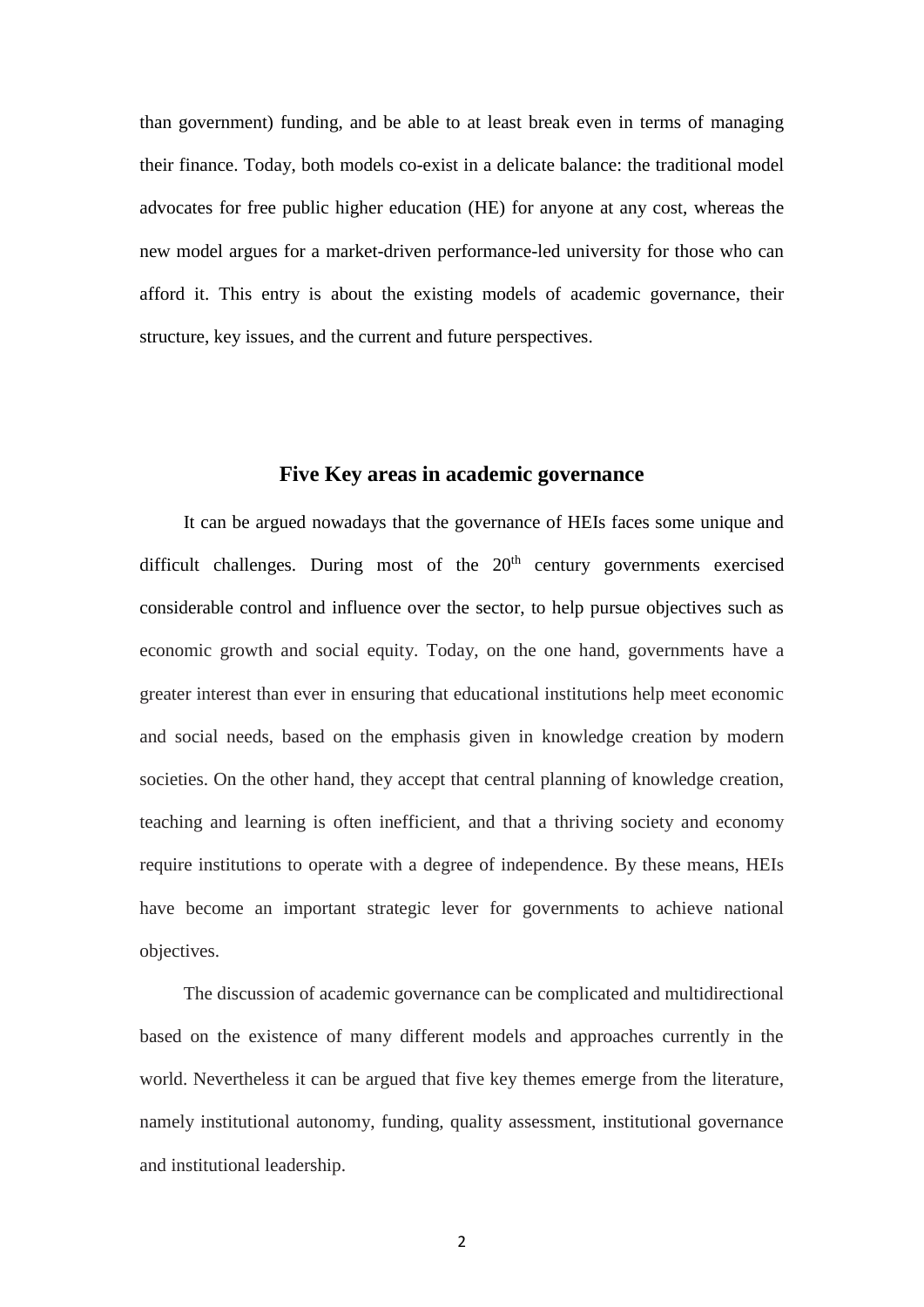## **Institutional Autonomy**

Institutional autonomy is the capability and right of an institution to determine its own course of action without undue interference from the state. Such autonomy is a relative concept, which exists to different degrees in different contexts. In general, it can be argued that universities in western countries (Europe and the United States) enjoy considerable freedom to determine their own policies and priorities in a wide range of activities. Thus, in most of the cases it would be expected that HEIs would be responsible for setting academic structures, determining course content and hiring academic staff. On the other hand, central authorities (e.g. the Ministry of Education) commonly have control over certain other features such as borrowing funds, setting tuition fees, or indeed allowing tuition fees in the first place.

Even within each of these categories of autonomy, considerable variation in practice exists. For example, the freedom to control student admissions can be conditional and dependent on meeting various criteria, ranging from the fulfillment of institutional tasks laid down in a budget document (e.g. in Sweden) to the admission of a contracted number of students across broad subject categories (e.g. in the United Kingdom). A study from the Organisation of Economic Cooperation and Development in 2003 identifies high, medium and low autonomy levels in certain countries:

- Universities in Australia, Ireland, the United Kingdom, Mexico, Netherlands and Poland enjoy high levels of autonomy in most areas of their operations.
- In Austria and the Nordic Countries, universities' autonomy tends to be more constrained, especially in regard to borrowing funds and setting tuition fees.
- There are also countries such as Korea, Japan and Turkey where public

3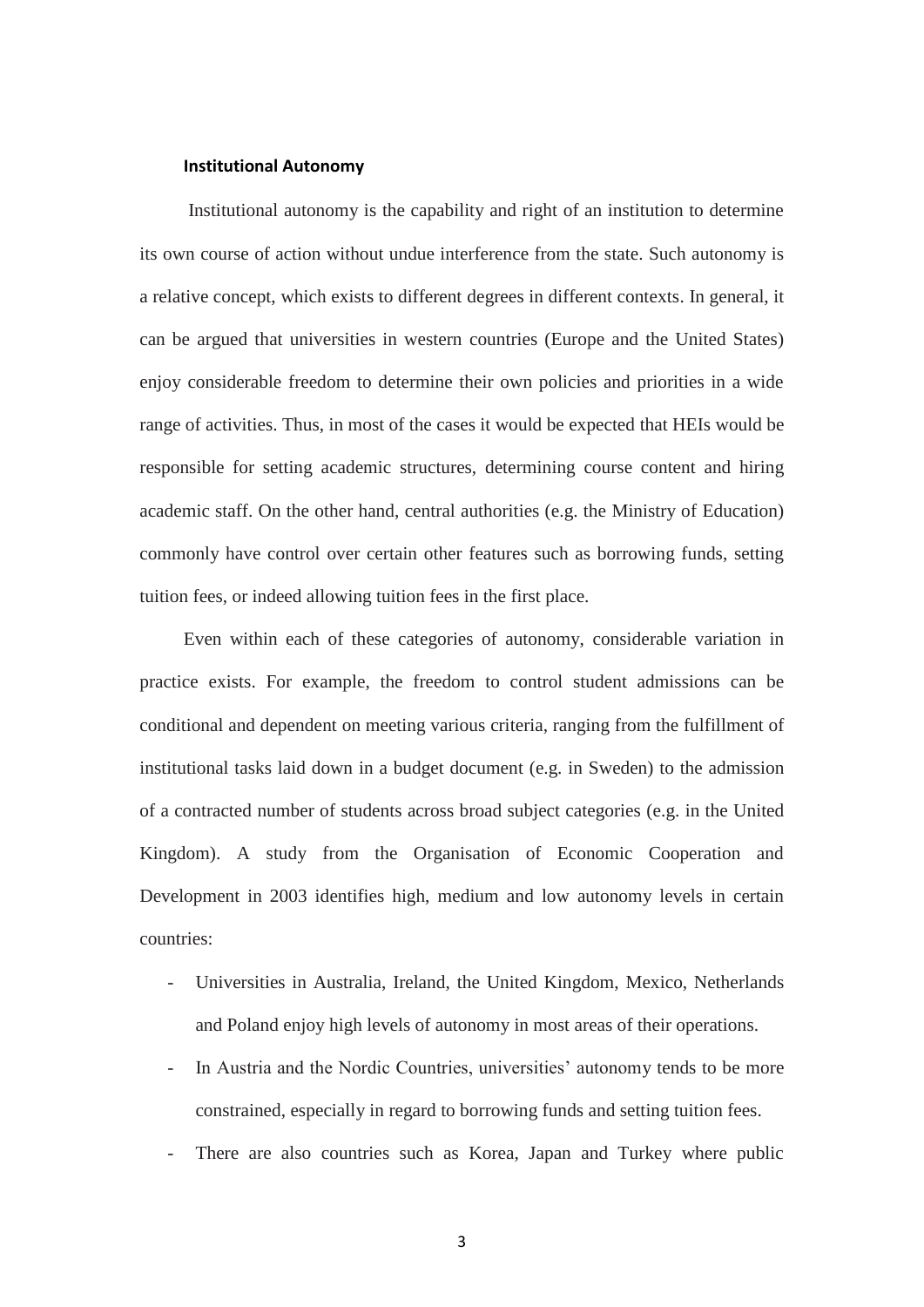universities are treated as part of the government, thus they are highly regulated and controlled from the state.

Based on the same report OECD suggests that the broad trend globally is the reduction of direct state control of HEIs. Since the early 2000s, countries such as Norway and Austria have considerably increased their HEI freedom, and now universities are free to decide on employment conditions, academic programmes and resource allocation without government approval. There are even efforts in countries with limited HEIs autonomy, such as Japan and Korea, to limit the state control e.g. the Japanese government has changed the legal status of national universities into public corporations.

Although the HE reforms wave in Europe and the rest of the world during the 2000s aimed to reduce the government interventions into HEIs the results were controversial: these changes have often been accompanied by new mechanisms for monitoring and controlling performance, quality and funding. In Europe for example, greater operational autonomy and has generally been closely connected with external evaluation of performance and quality by semi-government quality assurance bodies such as the Quality Assurance Agency for Higher Education (QAA) in the United Kingdom. In this way the price that public HEIs have to pay is relatively high since this system renders them accountable for their outputs/outcomes. In addition, governments impose new controls on inputs through task oriented contracts or indicator-oriented recourse distribution. In other words public universities, on the one hand, have to compete for government's support and overall, prove that they produce wider social and economic benefits, i.e. from a social perspective ensure that lower income students are not disadvantaged and from an economic perspective ,that universities produce graduates that match the market's needs.

4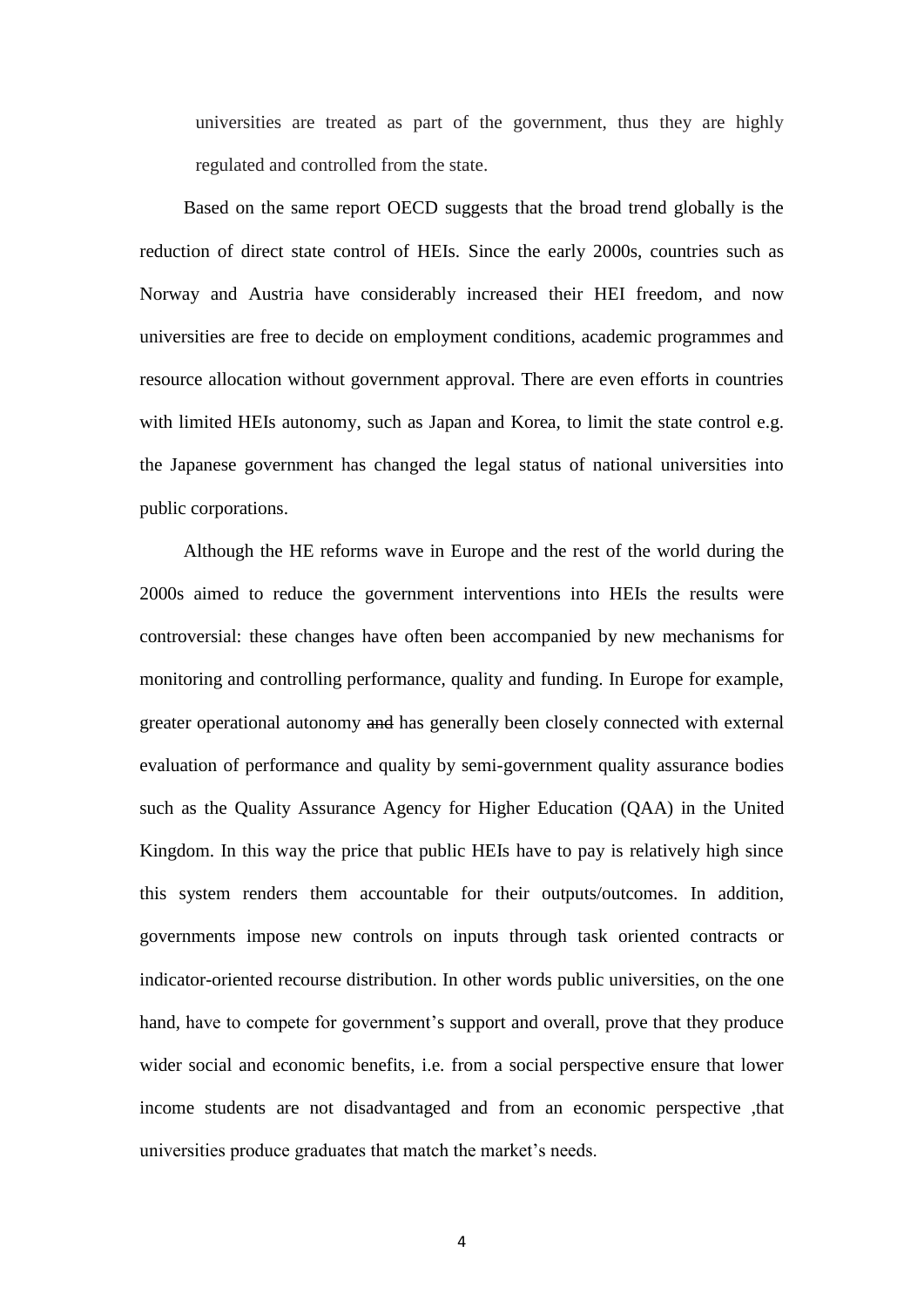As a concluding point it can be suggested that in most countries there is a mix of government intervention and institutional autonomy; governments have been generally involved in ensuring various aspects of accountability such as financial control and quality assurance of teaching and research, as well as protecting the interests of vulnerable groups. The real challenge for governments and HEIs is striking the right balance between autonomy and control, based on the social, cultural, legal and economic environment of the country.

# **Funding**

The governance of HEIs is intimately tied up with funding. One of the direct implications of the governments' funding of HEIs in the post World War II years, was the huge expansion in enrolments; that has changed higher education from an elite sector into one providing education opportunities for a wider section of the population. Governments that were held responsible to fund this expansion with the tax-payers' money, are bound to hold HEIs accountable for outcomes.

The way in which HEI's funding is allocated has undergone extensive change since the beginning of the new millennium. The allocation of government funds for HEIs is conducted now on the basis of a lump sum or a block grant, rather than by detailed itemized budgets. In the case of block grants for recurrent funding, it is often the case that governments use a *formula funding* based on services provided and performance aspects such as student enrollments, and student completion rates. The changes of the funding system were also followed by the introduction or increasing of tuition fees in public HEIs, where until recently this would be considered as a red line. These changes came as a result of the increased autonomy and accountability of universities discussed in the previous section.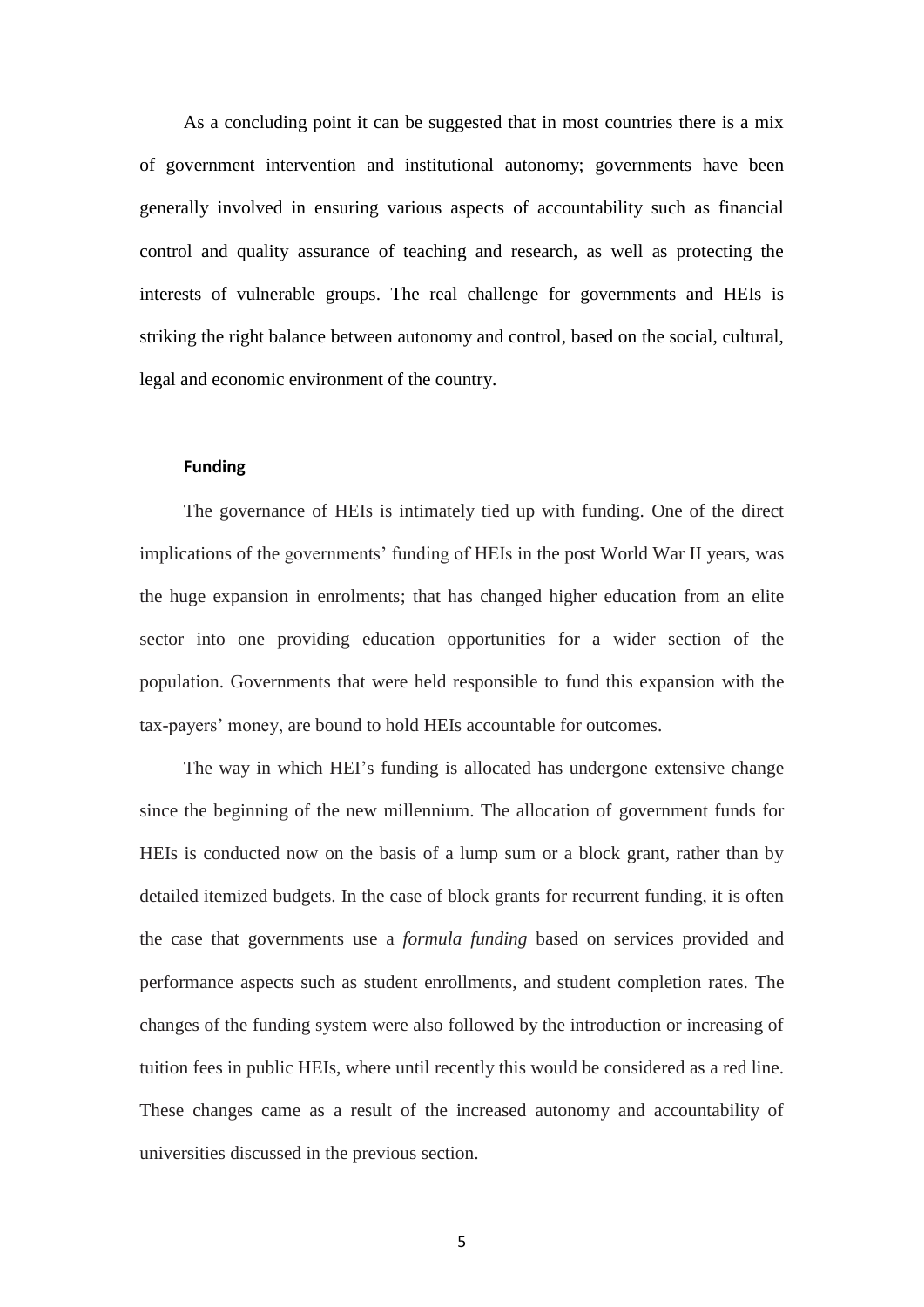In recent years, the rates of growth of public and private funding have tended to differ, which inevitably have resulted in a shift in the share of total HEIs funding coming from public and private sources. The rising share of private expenditure in some countries such as Australia, Portugal and Sweden, can be attributed to the growing importance of HEIs that charge fees. Another factor can be, as already discussed above, the introduction or increase of tuition fees in HEIs that previously depended on public funds. This controversial issue illustrates two different approaches in HEIs funding. On the one hand stands the U.S. approach, where all HEIs charge tuition fees according to different categories, and many students can pursue scholarships and/or financial support. On the other hand, for some European countries like Finland and Greece it is constitutionally impossible for HEIs to charge tuition fees. Nevertheless, the rapid changes in HE and the global economic crisis resulted in a less predictable funding environment for HEIs, which in turn has affected the largely inflexible European HE funding national policies.

While the general rule of thumb is that the HEIs' general funding became less specified, the funding for research seemed to follow the opposite direction. The trend towards funding for specified research activities (known also as earmarking) originates from the United States, where earmarked research is well established, but is new for Europe and the rest of the world. Countries such as the Netherlands and the United Kingdom have moved particularly strongly towards the earmarking of research funding. The specification of a research grant for a particular purpose can be distinguished from another trend, namely towards the assessment of entitlement to research funding based on specified performance criteria. In the United Kingdom for example, a very detailed and extensive competitive research-funding tool has been developed. The Higher Education Funding Council for England (HEFCE) and the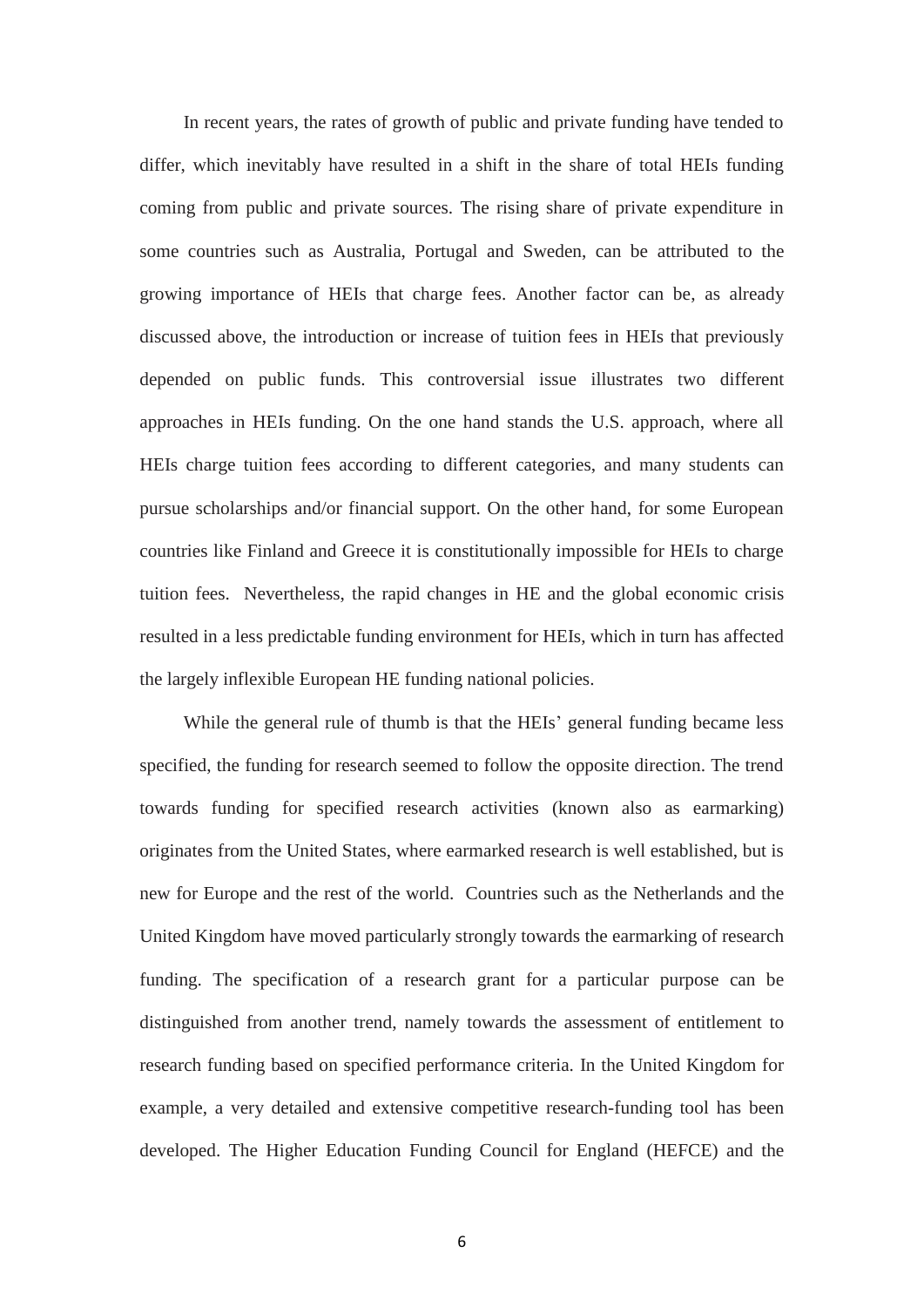Scottish Higher Education Funding Council in Scotland distribute funds selectively to HEIs with reference to the quality of research as assessed in a Research Assessment Exercise (RAE) conducted every four or five years.

The effects of the so-called "*third party funding*" are controversial for the governance and health of HEIs. The search for private foundation and industry funds especially for research and development, will transform universities into corporations competing against each other for funding streams. Although the funding from different sources other than the state may increase in the short term the HEIs' autonomy, it renders them vulnerable to fluctuations of the resources' flow. Thus in countries such as the United States, where these conditions have long applied, a large number of HEIs have closed over the years due to financial pressures. There are also concerns raised from scholars about the character and the mission of HEIs: the production of knowledge becomes a commodity that serves the marker needs only, for those who can afford it.

#### **Quality Assessment**

In recent years, a growing emphasis has been placed upon the market regulation through standard setting and performance monitoring. Although HE accreditation has existed in the United States for more than a century, quality assurance agencies were almost unknown in HE in Europe and the rest of the world until the 1990s. The situation changed dramatically in early 2000s when the majority of the western countries established national agencies for the assessment of quality in HEIs. The most important common characteristics are that, they operate independently from governments, they are state funded, and they rely on judgments made by external evaluation teams mostly comprising of academics from other institutions and even in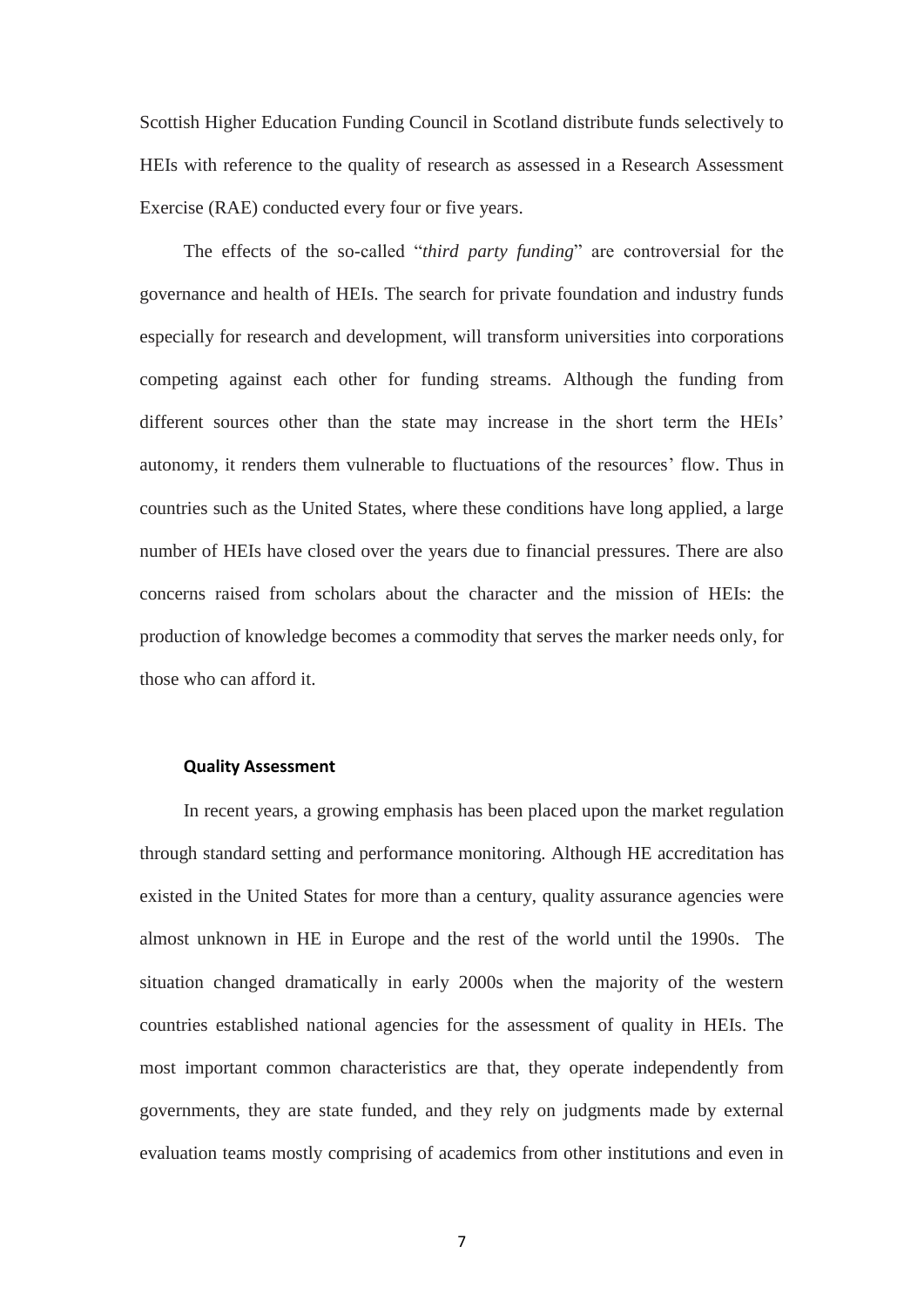some cases, from other countries. There are also distinctive differences in terms of ownership: many are set up by governments (e.g. Denmark, Australia, Japan); some are owned collectively by a number of HEIs (e.g. Portugal); others are independently constituted (e.g. France, United Kingdom and the Netherlands). Despite the existence of different types of quality assurances agencies for HE, it can be argued that their credibility and legitimacy are based on the fact that they rely on the expertise of academics with a proven record in their field.

In most of the cases the evaluations from the assessment of the HEIs are released to the general public, generally through the agency's official website. There were until recently a few exceptions like for example in Italy, Greece and Austria where these reports were confidential; the European reform in HE and the quest for transparency have changed this status quo and now it is possible to access the HEIs' evaluations in the vast majority of E.U. countries. It can be argued that the purpose of the HEIs assessment is a form of regulation and information rather than a decisive factor for public funding. Nevertheless, this is not the case for British HEIs where funding is directly linked with the evaluation outcomes.

A controversial issue in HE quality assurance is who determines the assessment criteria, in other words, "*who makes the rules*". There is no doubt that governments can still exert an indirect yet powerful form of control, as the values embedded in quality assurance mechanisms become deeply woven into the procedures and judgments of the institution. On the other hand, non-government funding bodies are also putting pressures to the HEIs' senior management. The challenges from these external pressures are discussed in the following section.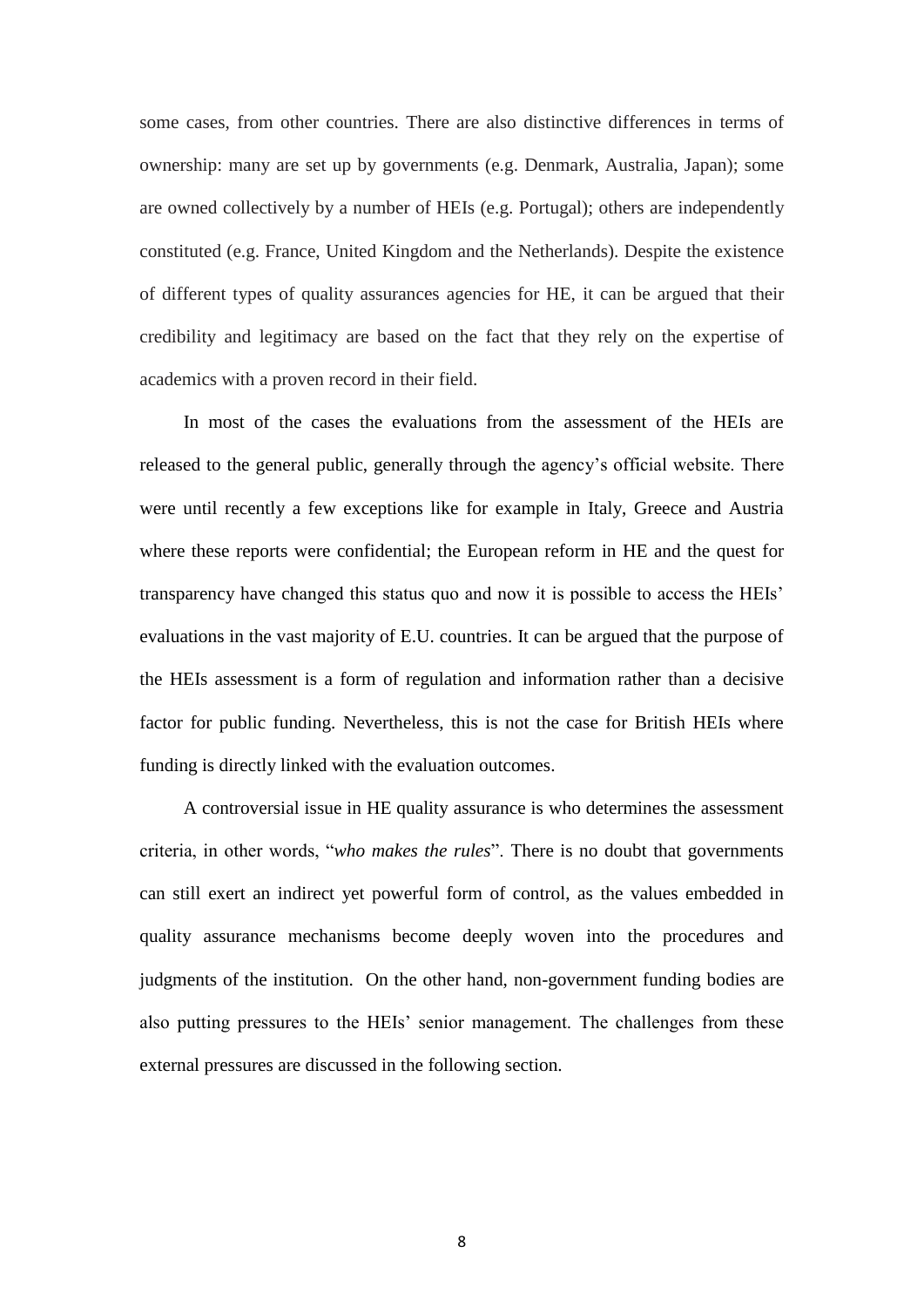# **Institutional Governance**

As already mentioned above, the traditional model of governing universities is collegial and consultative in nature, with representatives from all the main stakeholders involved. In recent years, there have been efforts to enhance the position of the HEIs' senior leaders; as a consequence a significant portion of authority has been transferred to the institutions' Rector, Vice-Chancellor and / or other administrative figures. As a result, the traditional participative and collegial decision making process has weakened, and other stakeholders such as faculty staff and students were found with reduced power. In addition, the increased weighting of the so-called '*external constituencies*' and outside interests, has contributed to the general loss of the faculty power and the strengthening of executive authorities.

The manner in which these changes took place varies considerably in each country. For example in the Netherlands, during the HE reform in the late 1990s, the Ministry of Education decided to share the HEIs leadership in two key positions: a Rector with executive responsibility and a President of the Board, with its members drawn from outside the institute. This is very similar to the U.S. university model with a President and a Chairman of the Board of Trustees. In Sweden a different approach was followed with the Governing Board Members majority originating from the industry, business and the local/regional authorities.

The rationale for actively involving external representatives in HEIs governance lays in the governments' effort to link HE with the industry and produce graduates who match the market and the wider societal needs. In addition, the inclusion of external members who are somehow related to government and non-government funding sources, contributes to the institution's financial health. While such representation tends to reduce the faculty power, the outside interests do not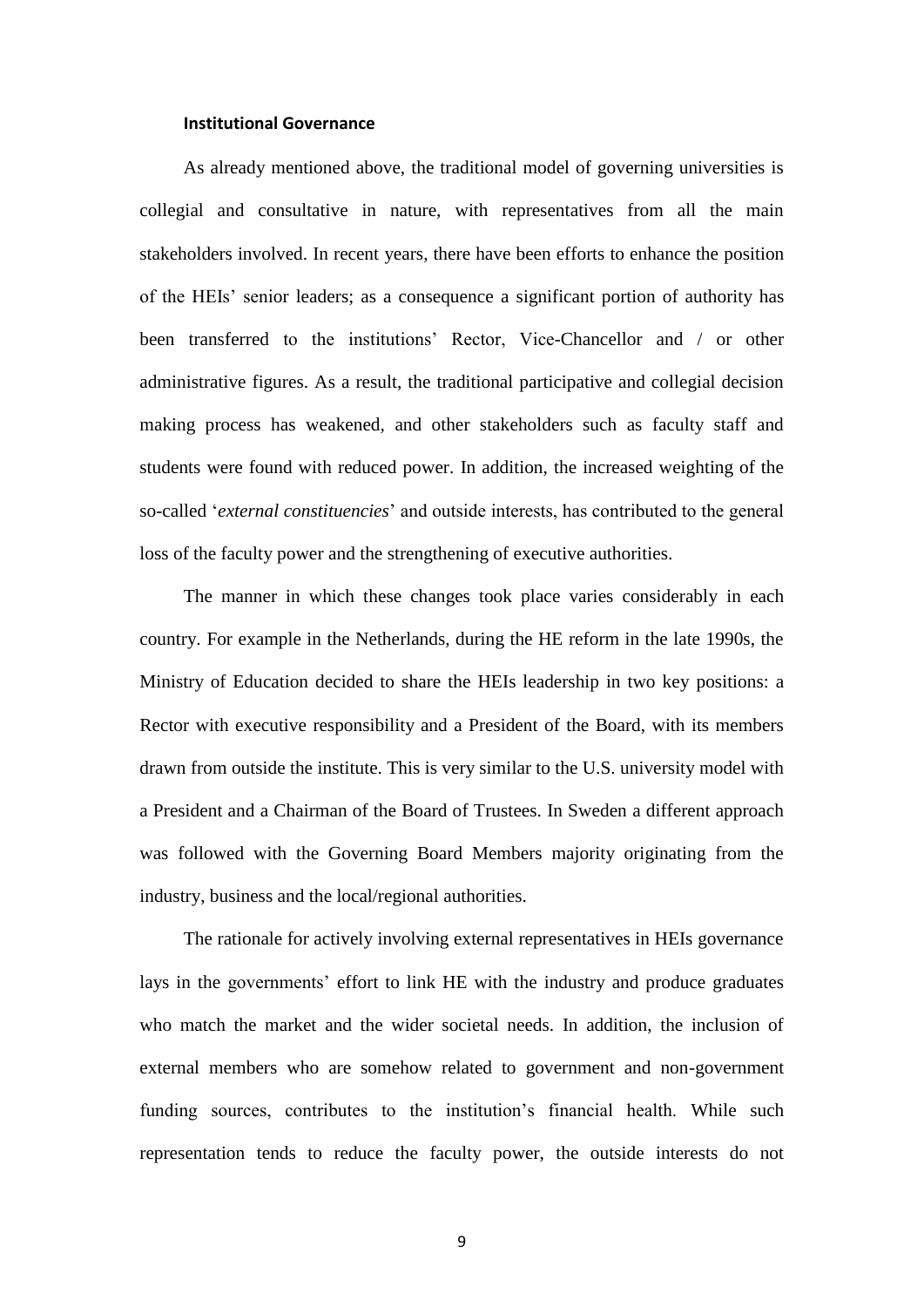necessarily prevail. It is however the main reason for the strengthening of the Rectors' position due to their increased access to internal information and knowledge.

There is no doubt that the transition from the collegial participative model to the so-called corporate model can create tensions in HEIs. The real challenge for the future university is to strike a balance between internal and external pressures. Thus, a modern university should be able to disseminate academic values and knowledge, serve the public good and at the same time satisfy the market needs. It can be argued that this is not impossible to achieve with the existence of a strong leadership, capable of minimizing counter-productivity by motivating the different stakeholders to work towards a common goal.

#### **Institutional Leadership**

The wider changes in HE and the pressure for HEIs to become more accountable and develop external collaborations to secure funding and resources require exceptional leaders. A key point for the development of capable HE executives is the process by which they are appointed, and the actual job description combined with a detailed person specification. Traditionally in many public HEIs around the world, an academic is elected as a Rector. Although the election of the HEIs senior leadership is still the norm, the trend seems to be moving towards appointment, often by a board with a majority of external members. It is often the case that an appointed rather than elected Rector, may find it easier to implement major changes and cut across vested interests. In addition, the process of appointment is vital to ensure that the institutional leader is credible inside and outside the HEI.

It can be argued that a strong academic background continues to dominate HEIs' leadership appointments. An underlying reason for this is that, despite an

10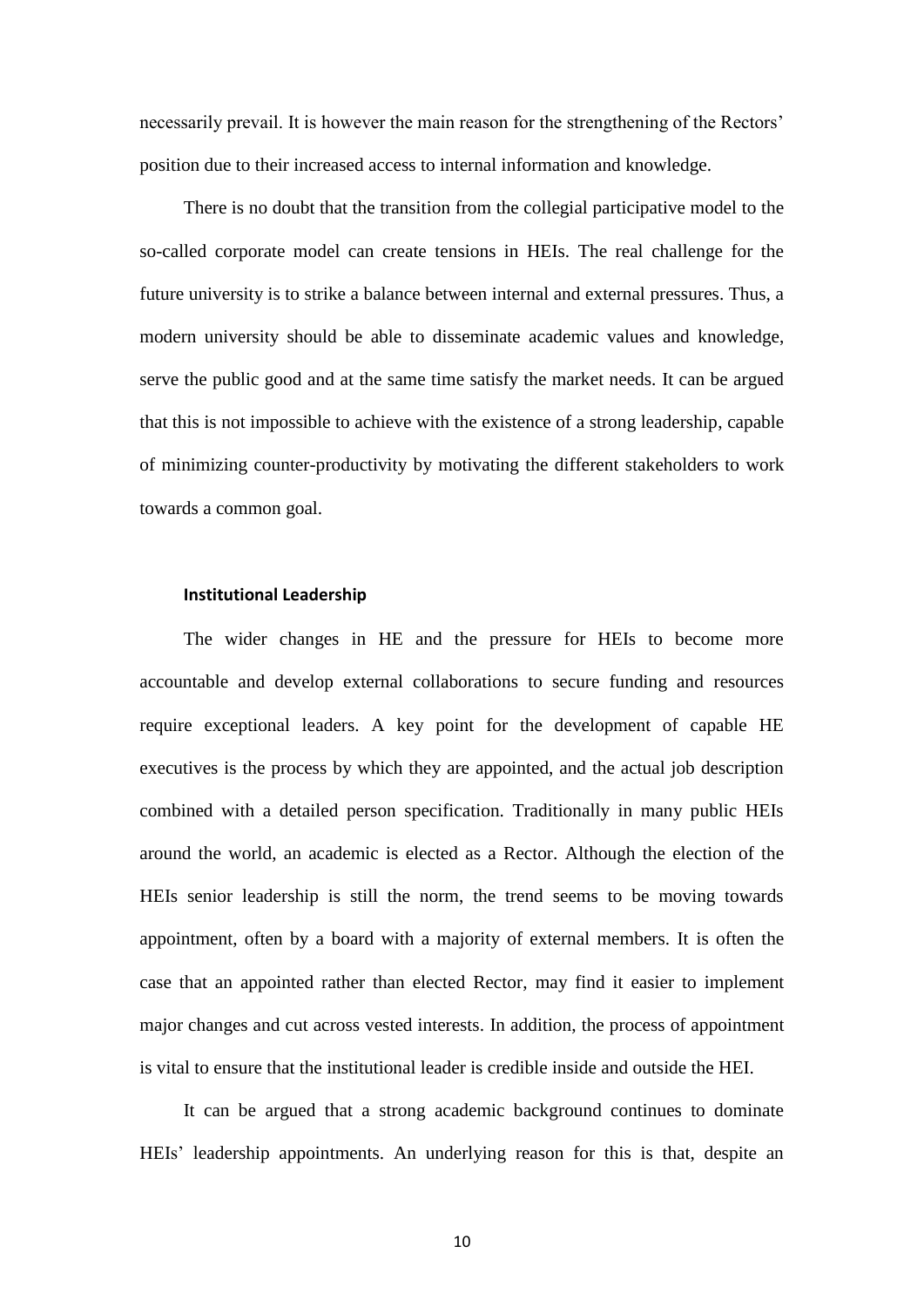increased emphasis on general leadership skills and managerial competence, governing bodies largely continue to hold the view that universities have to be run by academics or those with academic backgrounds, because of the distinctiveness of universities as institutions. Thus, managerial expertise is seen as additional to a strong academic track record rather than the driving consideration in an appointment.

# **Academic Governance in Online HE Programs**

The new millennium has brought sweeping changes globally, in the way undergraduate and postgraduate programs are designed and facilitated. The widespread use of the Internet in every aspect of our lives has also influenced HEIs, which have moved towards new methods of learning that involve heavily the use of Information and Communication Technologies (ICTs). The first online programs in HE appeared during the late 1990s and since then, they enjoyed increasing popularity among HEIs and students globally. Some of the reasons HEIs invest in on-line education are the following: revenue growth; serving non-traditional populations; improving retention; responding to space constraints; managing costs; and improving learning outcomes. In terms of online education governance, it can be argued that HEIs and faculty staff face the same or similar challenges in the five key areas discussed above (institutional autonomy; funding; quality assessment; institutional governance; and institutional leadership).

Online education faces some additional governance issues in comparison with traditional HE programs. This is a relatively new or even alien method of instruction for the majority of faculty staff. This means that HEIs must invest money and time for further training and development of their existing staff. In addition, even if the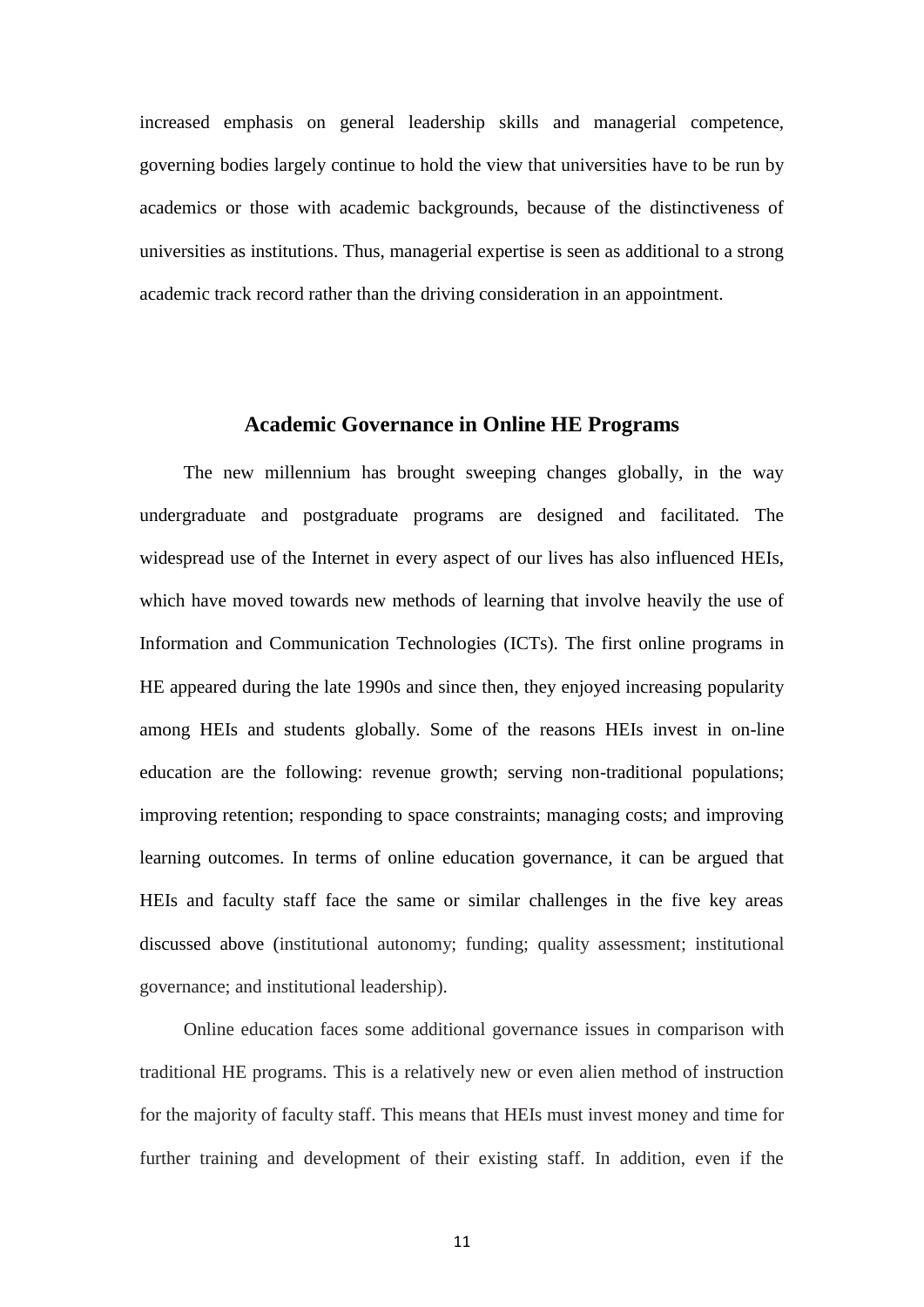'*technical*' part of the problem is removed with ongoing training, there will still be a fear that online instruction will be used to diminish faculty ranks and change the status quo in terms of employment terms and conditions. Another issue is that developing an online course requires much higher time investment by faculty staff than teaching the same course in a traditional format. One of the key challenges is that faculty staff are extremely reluctant to facilitate courses that do not allow for a certain degree of customization in how, what and when relevant material are presented to their students. The copyright of the material developed for online instruction appears to be another issue for the creation and adoption of high-quality sophisticated online courses. Finally, accrediting bodies do not appear to be inhibiting the growth of online learning. It seems that there is a difficulty for the different HE regulatory bodies to agree even on a common definition regarding online education. For the above discussed reasons it can be argued that online HE governance appears more challenging than traditional modes of instruction in HEIs.

# **Future developments**

Universities and colleges globally, have undergone profound transformations since the emergence of the entrepreneurial university in the early 1980s. The changes to institutions and the nature of academic work have no precedent in the history of HE. Nevertheless, HEIs can still be viewed primarily as a part of the public sector, since governments still play a key role, directly (funding) or indirectly (accountability and quality assurance). This is the situation even for countries such as the United States where despite the fact that entrepreneurial universities have a long history of seeking funds from a variety of sources, they are still largely funded and regulated by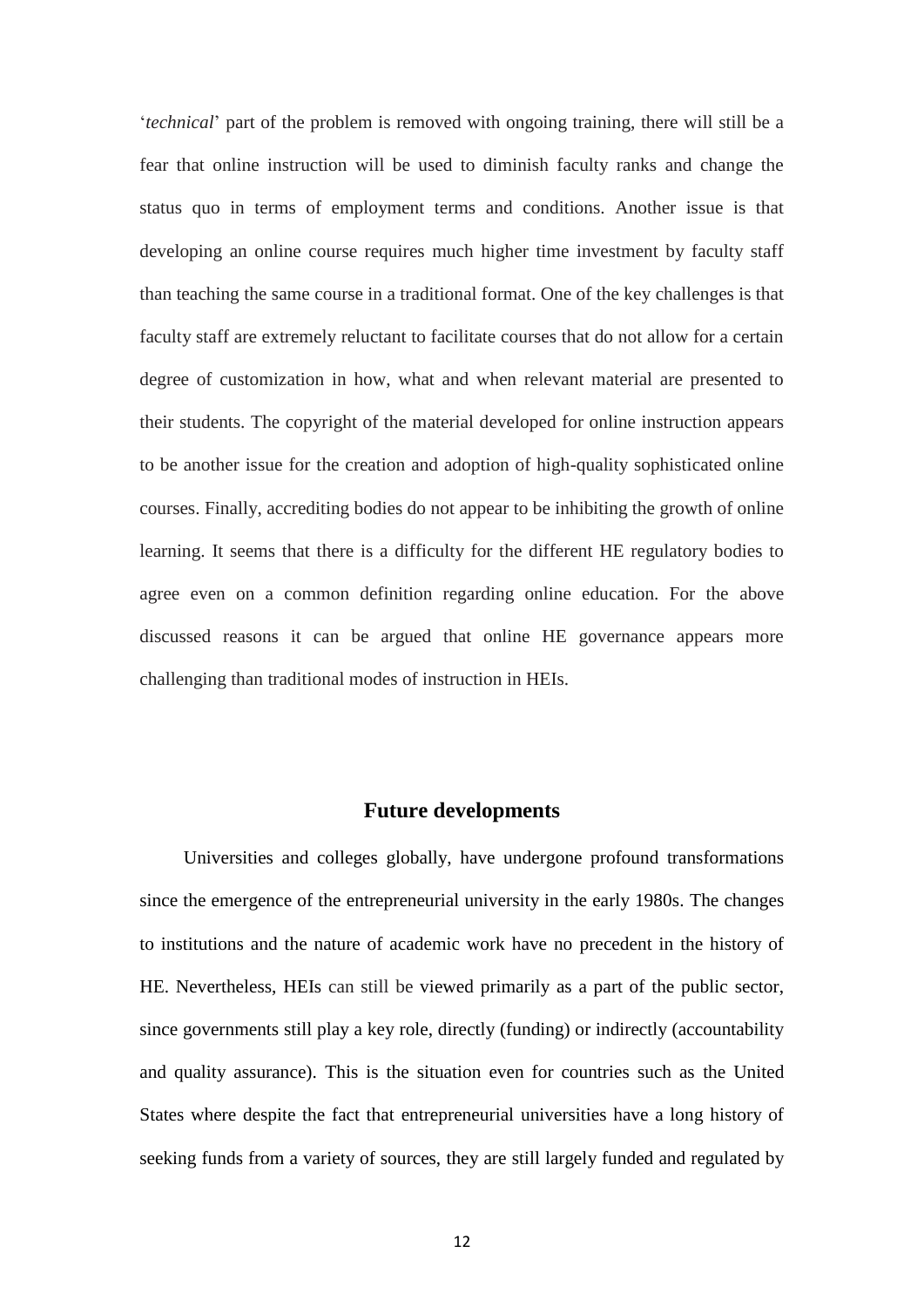state authorities.

The existing environment and the changes which occurred in HE since the early 2000s, are pushing HEIs to compete against each other not only within the same country but globally. The national, regional and global universities rankings published annually, is a very good example of the new environment that HEIs operate in. Therefore, under these conditions HEIs compete not only for funds but also for students and academic staff, increasingly outside national borders.

The new governance model in HE is defined by the co-existence and combination of the market and government needs. The increased HEIs' autonomy has introduced new forms of governmental control mechanisms and influence, mainly through the introduction of quality assurance in HE. On the other hand, the fast changing environment and the insufficient government funding has ended an era that the existence of the public university has been taken for granted. The academic governance in the 21st century needs to develop a fusion of academic mission and executive capacity, rather than substitute one for the other.

#### *Charalampos Giousmpasoglou*

*See also* **higher education governance; academic administration; shared governance; academic entrepreneurship; quality assurance in higher education; accountability in Higher Education**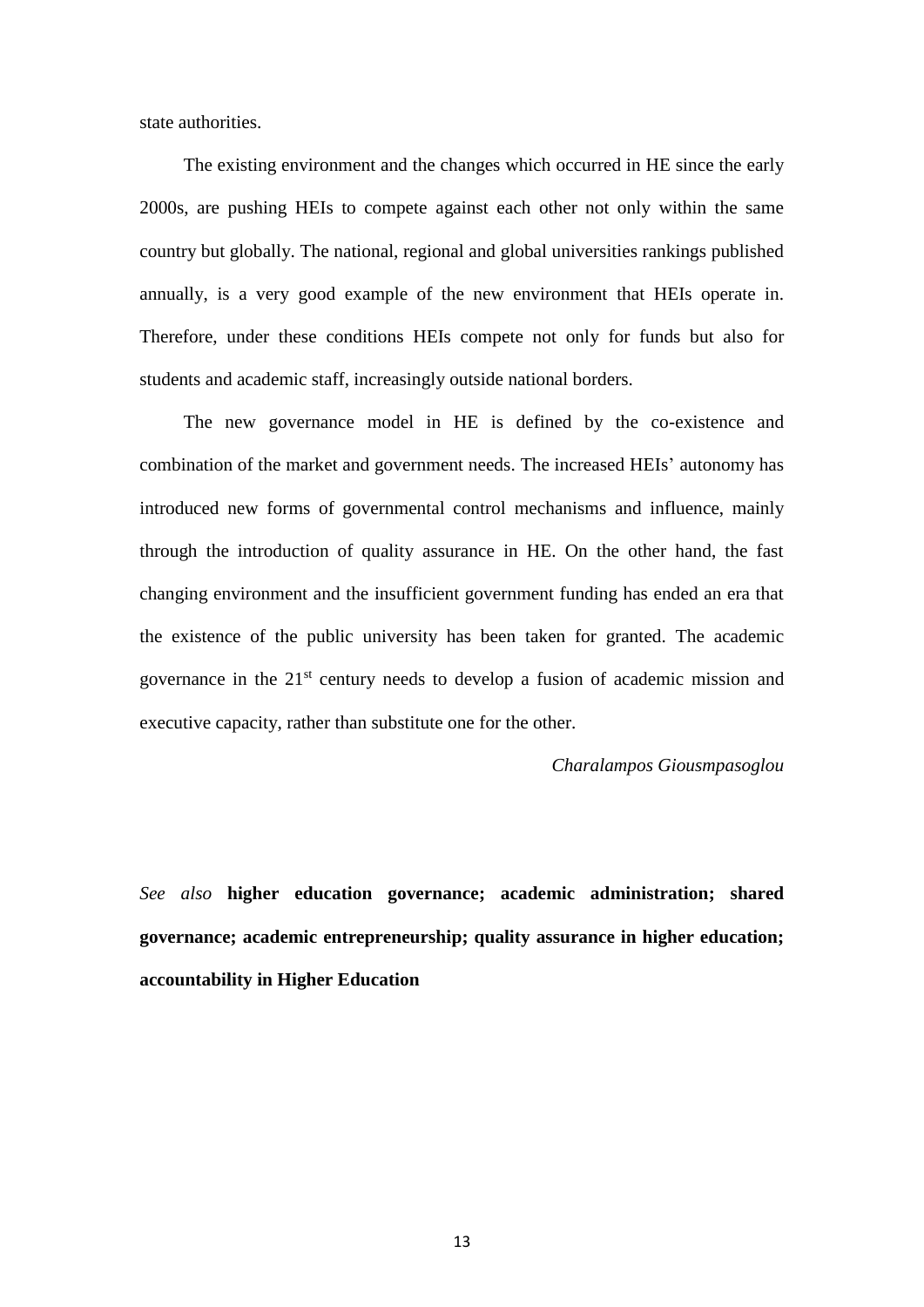# **Further Reading**

- Amaral, A., Jones, G., & Karseth, B. (Eds.). (2002). *Governing higher education: National perspectives on institutional governance* (Vol. 1). Springer.
- Anderseck, K. (2004). Institutional and academic entrepreneurship: implications for university governance and management. *Higher Education in Europe*, *29*(2), 193-200.
- Bacow, L. S., Bowen, W. G., Guthrie, K. M., Lack, K. A., & Long, M. P. (2012). *Barriers to adoption of online learning systems in US higher education*. New York, (NY): Ithaka S+R.
- Cummings, W. K., & Finkelstein, M. (2009). Global trends in academic governance. *Academe*, 31-34.
- Duryea, E. D. (2000). *The academic corporation: A history of college and university governing boards* (Vol. 23). Taylor & Francis.
- Ehrenberg, R. G. (Ed.). (2005). *Governing academia*. Cornell University Press.
- Gayle, D. J., Tewarie, B., & White Jr, A. Q. (2011). *Governance in the Twenty-firstcentury university: Approaches to effective leadership and strategic management: ASHE-ERIC Higher Education Report* (Vol. 14). John Wiley & Sons.
- Goedegebuure, L., & Hayden, M. (2007). Overview: Governance in higher education—concepts and issues. *Higher Education Research & Development*, *26*(1), 1-11.
- Huisman, J. (Ed.). (2009). *International perspectives on the governance of higher education: Alternative frameworks for coordination*. Routledge.
- Kaplan, G. E. (2006). Institutions of academic governance and institutional theory: A framework for further research. In *HIGHER EDUCATION:* (pp. 213-281). Springer Netherlands.
- Kezar, A. J., & Eckel, P. D. (2004). Meeting today's governance challenges: A synthesis of the literature and examination of a future agenda for scholarship. *The Journal of Higher Education*, *75*(4), 371-399.
- Kwiek, M. (2008). Academic entrepreneurship vs. changing governance and institutional management structures at European universities. *Policy futures in Education*, *6*(6), 757-770
- Loo, M. (2014). Academic Leadership and Governance of Higher Education: A Guide for Trustees, Leaders, and Aspiring Leaders of Two-and Four-Year Institutions. *Canadian Journal of University Continuing Education*, *40*(2).